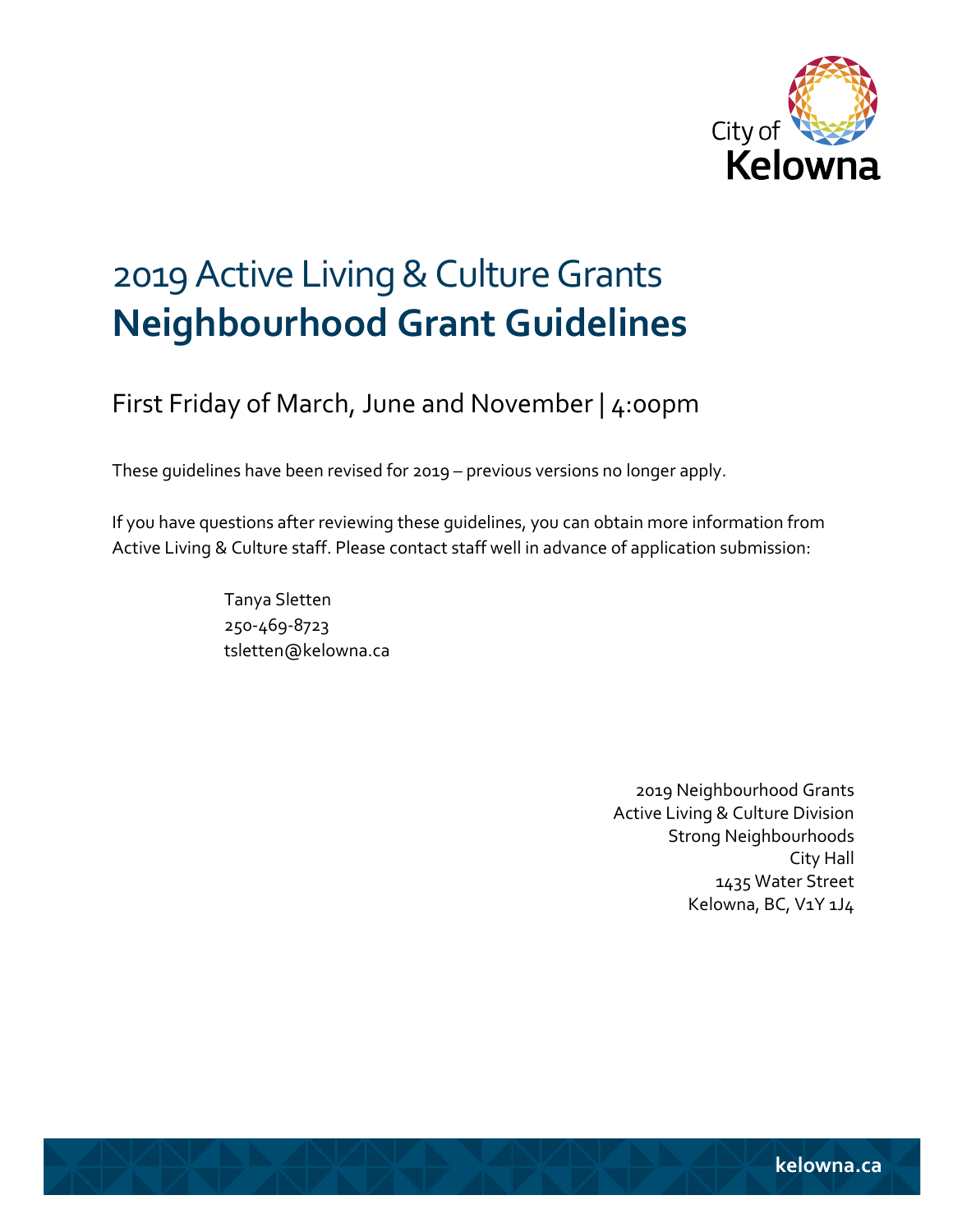# **CITY OF KELOWNA ACTIVE LIVING & CULTURE DIVISION**

#### **CORE PRINCIPLES:**

The City of Kelowna's Active Living & Culture Division administers a number of grant programs and services for the community which:

- encourage active healthy lifestyles
- build strong neighbourhoods
- nurture lifelong participation in sport
- enhance cultural vibrancy
- facilitate development of events
- enhance social sustainability
- support effective management and operation of sport, recreation and cultural facilities

Residents seeking funding support from the City of Kelowna through any of the grant programs administered by the Active Living & Culture Division should be aware of and aligned with one or more of these core principles.

# **STRONG NEIGHBOURHOODS GUIDING PRINCIPLES:**

The guiding principles for the Strong neighbourhoods Program are as follows:

- A resilient/vibrant community is made up of strong neighbourhoods.
- Strong neighbourhoods are places where people have a high level of attachment to the neighbourhood through a culture of connection and engagement.
- Citizen attachment is cultivated not only by what the City provides, but also how citizens who are inspired, involved and empowered contribute to the community and their neighbourhood environment.

### **VALUES:**

Residents supported by the City of Kelowna will commit to the following values:

- accessibility, diversity and inclusion: residents will not unreasonably exclude anyone by reason of religion, ethnicity, gender, age, sexual orientation, language, income
- accountability and fiscal responsibility: using resources effectively and efficiently
- innovation: being leaders in finding new solutions
- optimizing value: generating more value and impact from existing resources
- partnerships and collaboration: working with others to leverage energy, talent and resources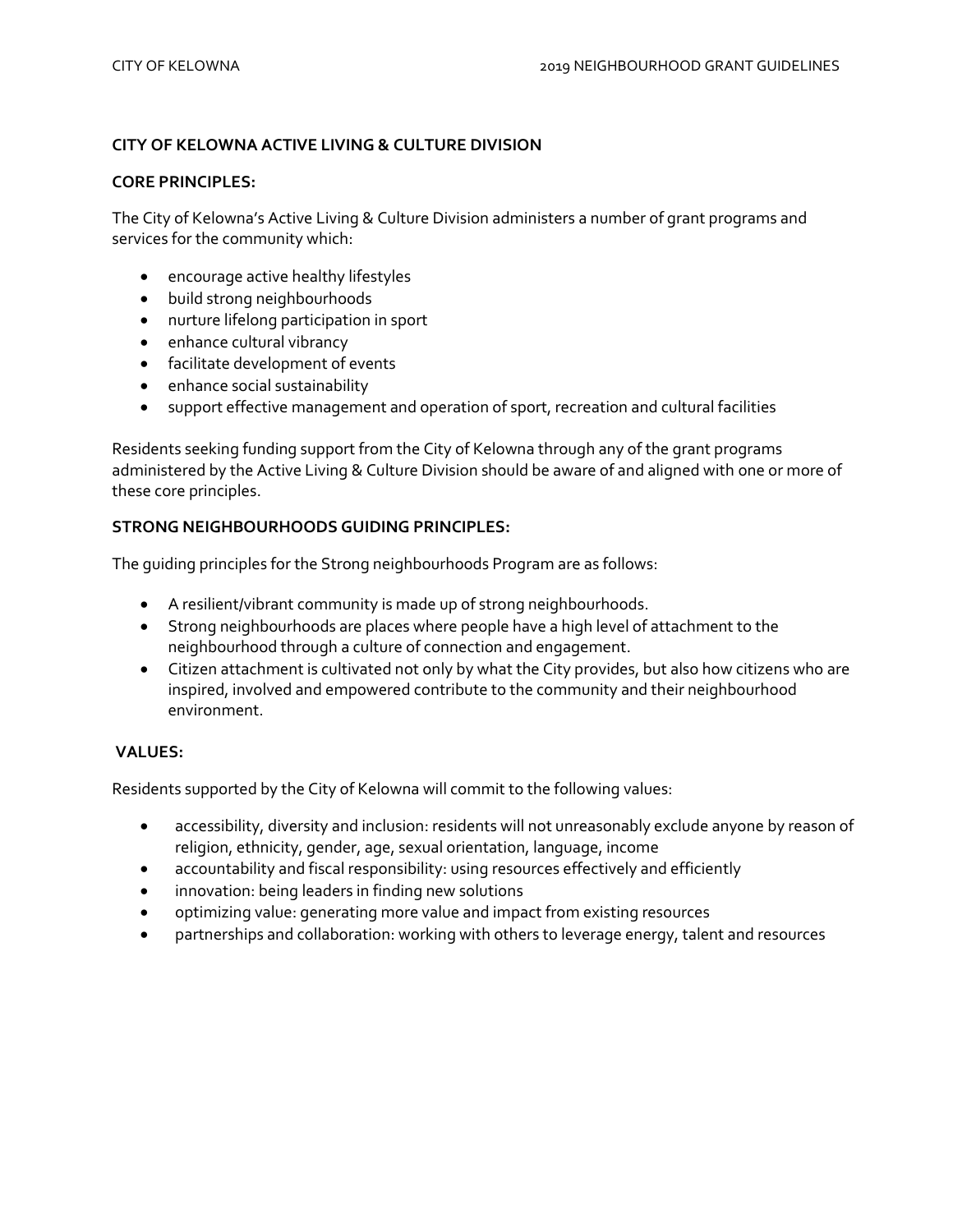#### **1.0 NEIGHBOURHOOD GRANT PROGRAM OBJECTIVES AND DESCRIPTION**

#### *1.1 Objectives:*

Great cities are made up of strong neighbourhoods. In turn, strong neighbourhoods are made-up of active residents working to enhance the quality of life.

The focus of the Strong Neighbourhoods Program is on fostering connection and engagement at the neighbourhood level. One of the best practices in this area is the establishment of grant programs that empower residents. Through matching grants of up to \$1,500, the City of Kelowna's Neighbourhood Grant supports locally driven projects that are planned, implemented and managed by, and for the neighbourhood.

This program aims to provide assistance to residents at the neighbourhood level for the purpose of:

- inspiring residents to connect with their neighbours
- stimulate resident initiated neighbourhood enhancement projects
- harness local experience and expertise in neighbourhood based initiatives
- encourage resident involvement in making their neighbourhoods even better places to live
- promote neighbourhood based solutions to everyday concerns

The desired outcomes of the Neighbourhood Grant are as follows:

- residents will contribute their time and expertise to support neighbourhood-based projects
- residents will be actively involved in making their neighbourhoods even better places to live
- residents' attachment to the community will be deepened and strengthened

This program is not to be an ongoing source of support and the entry of new applicants into the program will be considered a priority. Applicants are limited to one grant from this program per calendar year and must have submitted a Final Report as a pre-condition for future eligibility.

#### *1.2 Applicant profile:*

Applicants must live within the City of Kelowna boundaries with the focus of connecting and engaging with neighbours to enhance the neighbourhood in which they live. Applicants must have two other neighbours from different households involved with the grant project.

For the purposes of the Neighbourhood Grant, *Neighbourhood* refers to the immediate area that surrounds someone's residence, as defined by each individual.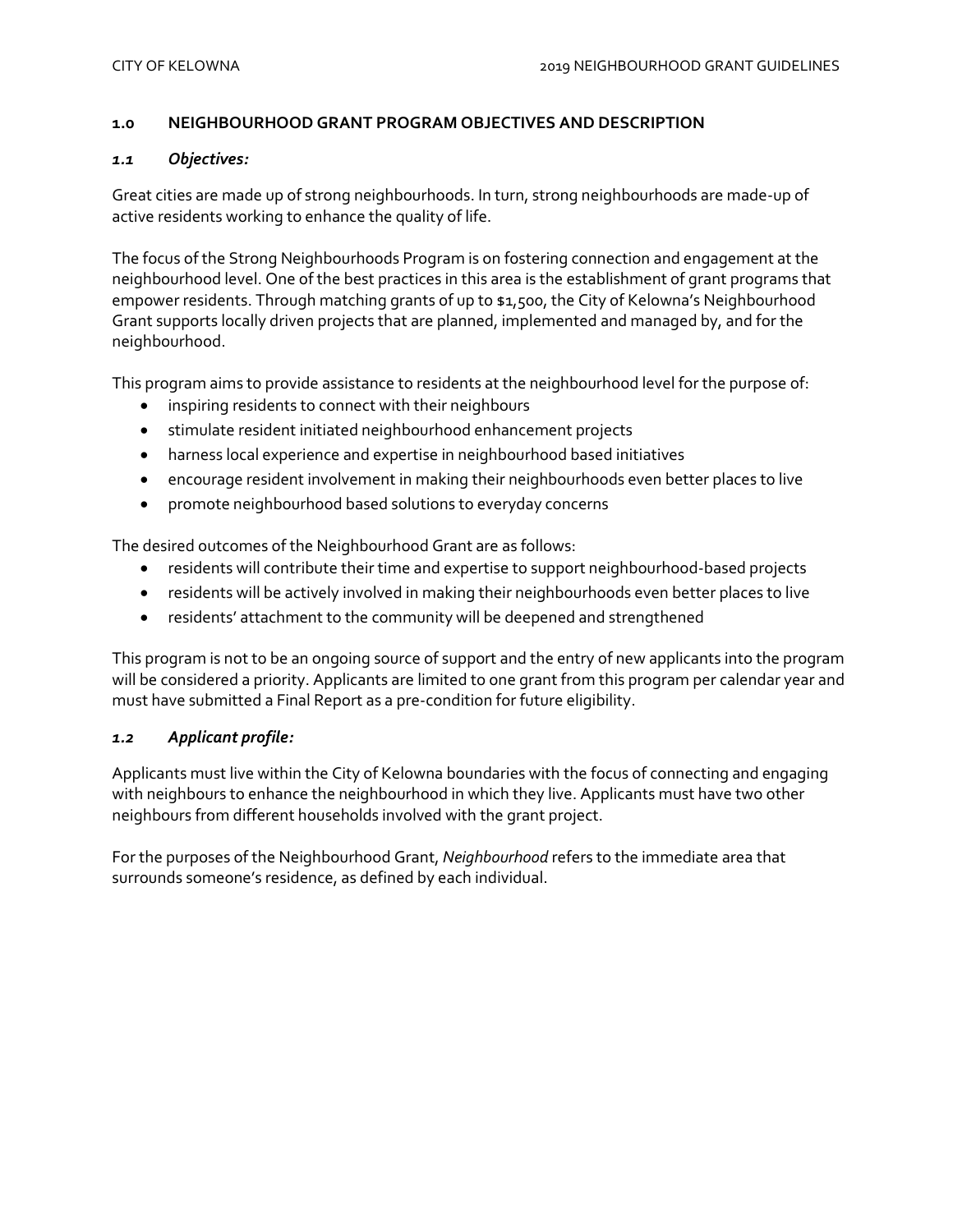# *1.3 Eligibility:*

Any group of three or more neighbours with an idea for a project or event that will enhance their neighbourhood is eligible. Experience in organizing a project or event is not necessary; the Community Development Coordinators are available to support the working group along the way.

To participate in this program, the applicants must:

- live in the City of Kelowna,
- live within the neighbourhood of the proposed project, and
- identify a working group including a minimum of two additional neighbours from separate households.

#### *1.4 Ineligible applications are:*

 applications whose mandates, operations and activities are not consistent with the program objectives, guiding principles and/or eligibility requirements

# *1.5 Eligible activities and expenses:*

- equipment, materials and other items that will not revert back to private ownership
- contract services from outside the neighbourhood, e.g., master gardener, journeyman carpenter or artist
	- o these services are only fundable if there is no individual within the neighbourhood willing or able to donate the necessary expertise
- promotional material and translation services
- equipment rental
- food costs, to a maximum of \$10 per person, to compliment the neighbourhood enhancing project

#### *1.6 Ineligible activities and expenses are:*

- retroactive expenses
- any item that will revert to private ownership
- travel expenses
- trade shows or commercial/business activity
- fundraising activities and/or donations
- projects which already receive financial or in kind support from other City of Kelowna sources
- activities focused on politics or religion
- volunteer honorariums
- any project in contravention of City bylaws
- block parties where funds are used exclusively for food, drink, and entertainment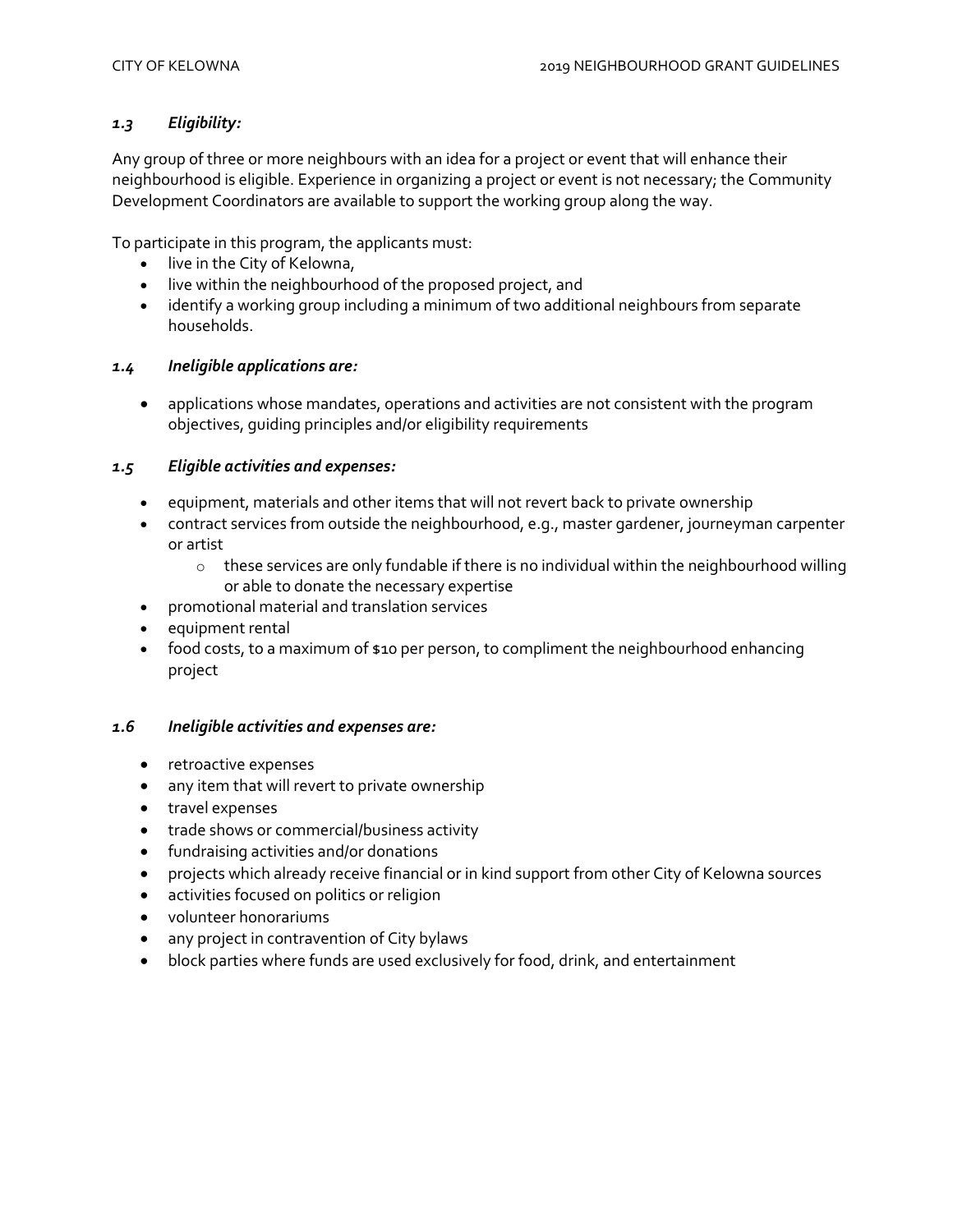# *2.0 APPLICATION PROCESS*

All applicants must complete the primary screening application. Once the primary application has been submitted, the Community Development Coordinator will follow up to discuss the project further and will provide the secondary application form, which must indicate the following:

- focus the project on one or more drivers of neighbourhood attachment: aesthetics, leadership, safety, social offerings or relationships
- describe the project and how it will enhance living in the neighbourhood
- meet matching grant requirement by means of volunteer hours (valued at current BC minimum wage rate), donations from businesses or community members, and other in kind sources
- **•** foster neighbourhood participation
- include the Budget Worksheet and Working Group supporting documents

Additionally:

- Projects must comply with City of Kelowna bylaws.
- Insurance and applicable permits is the responsibility of the applicant

Residents considering submission of an application are encouraged to do the following:

- Review these guidelines
- Contact City staff for more information
- Complete the primary application
- \* Contact staff to discuss eligibility for this program or to obtain more information.

By the deadline of the respective grant deadline (the first Friday of March, June or November), deliver the completed secondary application form (including signatures), and required support materials, to:

> 2019 Neighbourhood Grant Attn: Tanya Sletten City of Kelowna Active Living and Culture 1435 Water Street Kelowna, BC V1Y 1J4

Or email a scanned hard-copy or digitally signed PDF, and required support materials, to

Strong Neighbourhoods | neighbourhoods@kelowna.ca

Submission of an application does not guarantee funding. Obtaining a grant is a competitive process and demand often exceeds available resources.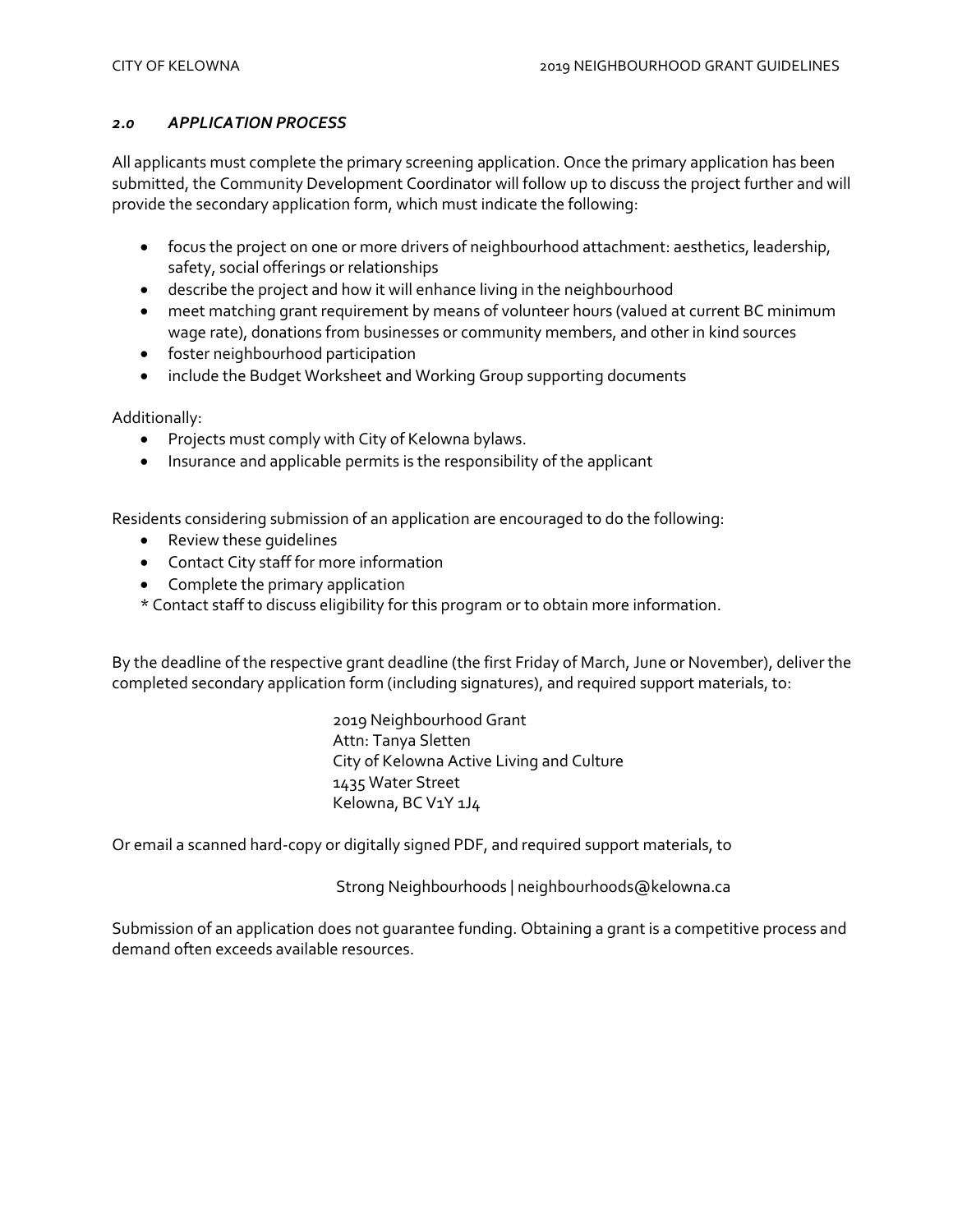# **3.0 ASSESSMENT CRITERIA**

The criteria listed below and in Schedule 1 represent 'good' practices for project development and delivery. Assessment will be based on the degree to which applicants meet the criteria, based on the information they provide.

All projects are unique; there is no expectation that a resident group must demonstrate exceptional performance in all areas in order to receive funding support. However, the assessment criteria provide an objective framework within which the project's feasibility and impact can be considered, and form the basis for constructive feedback to the organization.

Applications will be considered on the benefit of projects to their neighbourhoods, and the City, through the following categories:

- Neighbourhood participation and impact
- Alignment with Council priorities and the program's focus areas
- Feasibility of project
- Sustainability of the project

Please note:

- Applicants who meet the above criteria and have not previously received grant funds will be given priority.
- Applicants will be limited to one Neighbourhood Grant per twelve-month period.
- Applicants cannot apply for recurring funding for a project already supported by the Strong Neighbourhood Program.

#### **Drivers of Neighbourhood Attachment**

| <b>Focus Area</b>                 | Objective                                                                                                               |
|-----------------------------------|-------------------------------------------------------------------------------------------------------------------------|
| Aesthetics                        | Enhance the physical appearance, character, or natural environment in your<br>neighbourhood                             |
| Leadership                        | Encourage/involve multiple neighbours to participate in planning and/or<br>implementing the project                     |
| <b>Safety</b>                     | Enhance safety, especially traffic, bike, and pedestrian safety (e.g.: creating a<br>walking school bus)                |
| <b>Social</b><br><b>Offerings</b> | Provide opportunities for neighbours to gather and have fun                                                             |
| <b>Relationships</b>              | Create opportunities for neighbours to connect, especially neighbours that are new<br>or haven't interacted in the past |

\* The project or event application must meet at least one of the five focus areas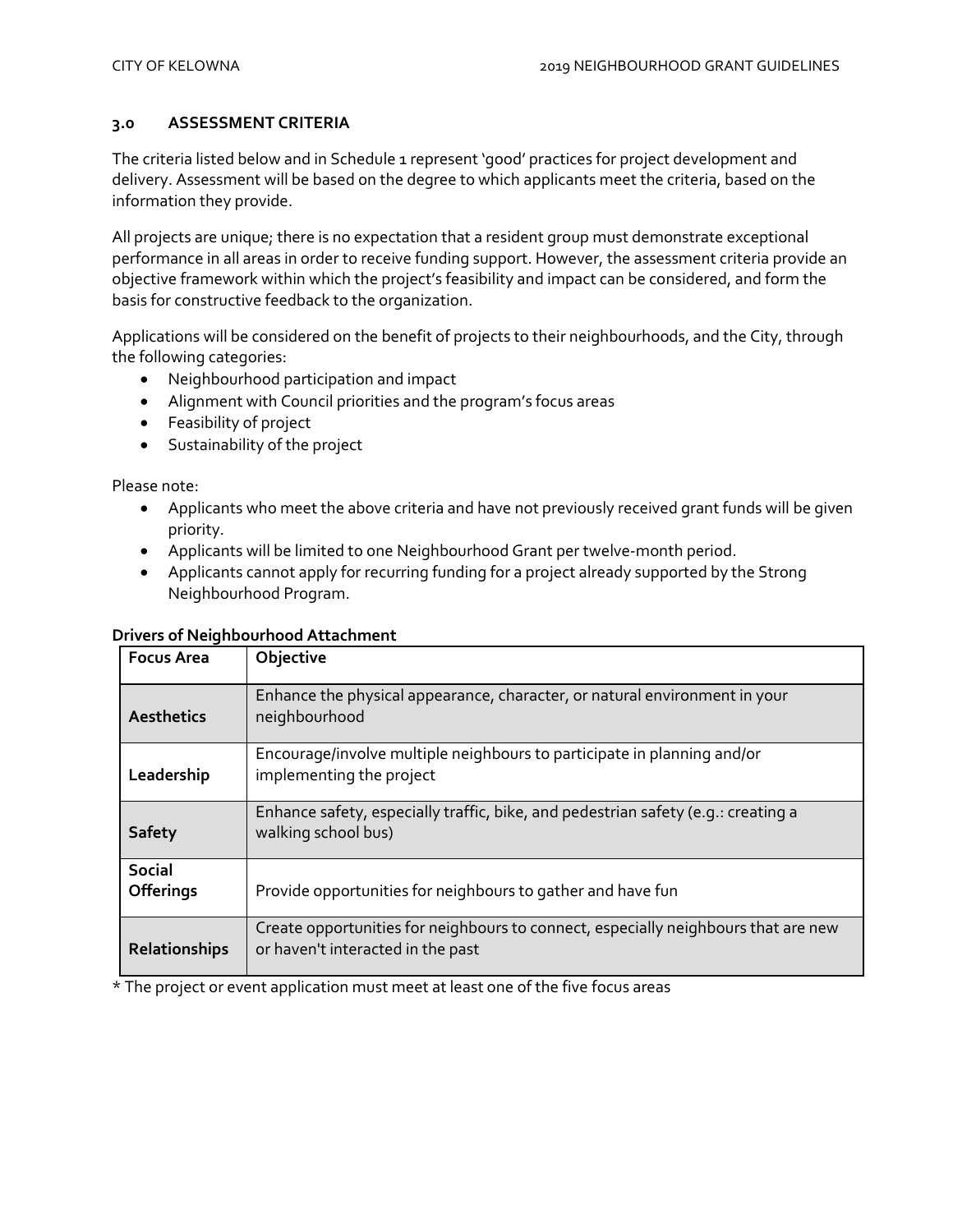### **4.0 ASSESSMENT OF APPLICATIONS**

#### *4.1 Staff Review:*

A grant review committee will review all grants within 2 weeks of the grant application deadline. Within five weeks of the application intake deadline, applicants will be notified of their application results.

# *4.3 Notification and Distribution:*

Applicants will receive an email notification of approval within 5 weeks of the intake deadline. Applicants will receive a letter of confirmation and next steps detailing any terms and conditions, feedback or follow up items.

# *4.4 Request for Clarification/Request for Reconsideration:*

Applicants who do not agree with a funding notification may request further clarification from staff, or if still in disagreement after clarification, may make a formal request for reconsideration by the Director of the Active Living & Culture Division. In the event of a formal request for reconsideration, the City may delay distribution of some or all of the funds in this program until all of the funding decisions have been resolved.

# *4.5 Support and Project Delivery*

Approved grant applicants will be connected to a Community Development Coordinator who will provide support and guidance in:

- Developing the project concept
- Establishing the project plan
- Implementing the project
- Evaluating the project impact

During the implementation phase:

- Recipients will connect with the Community Development Coordinator regularly in order to give updates, troubleshoot, and further plan their upcoming project goals. This can be done in person, by phone, or by email
- Recipients will be required to recognize the financial assistance of the City of Kelowna and Central Okanagan Foundation on all formal promotions and communications
- The project lead will be required to sign a letter of agreement that will clearly outline the terms and conditions of the grant
- The project lead or co-lead will be responsible for project funds and reporting
- Grant recipients will be required to provide proof of insurance coverage where necessary
- Upon receipt of the signed letter of agreement a timeline for the funding to be released will be established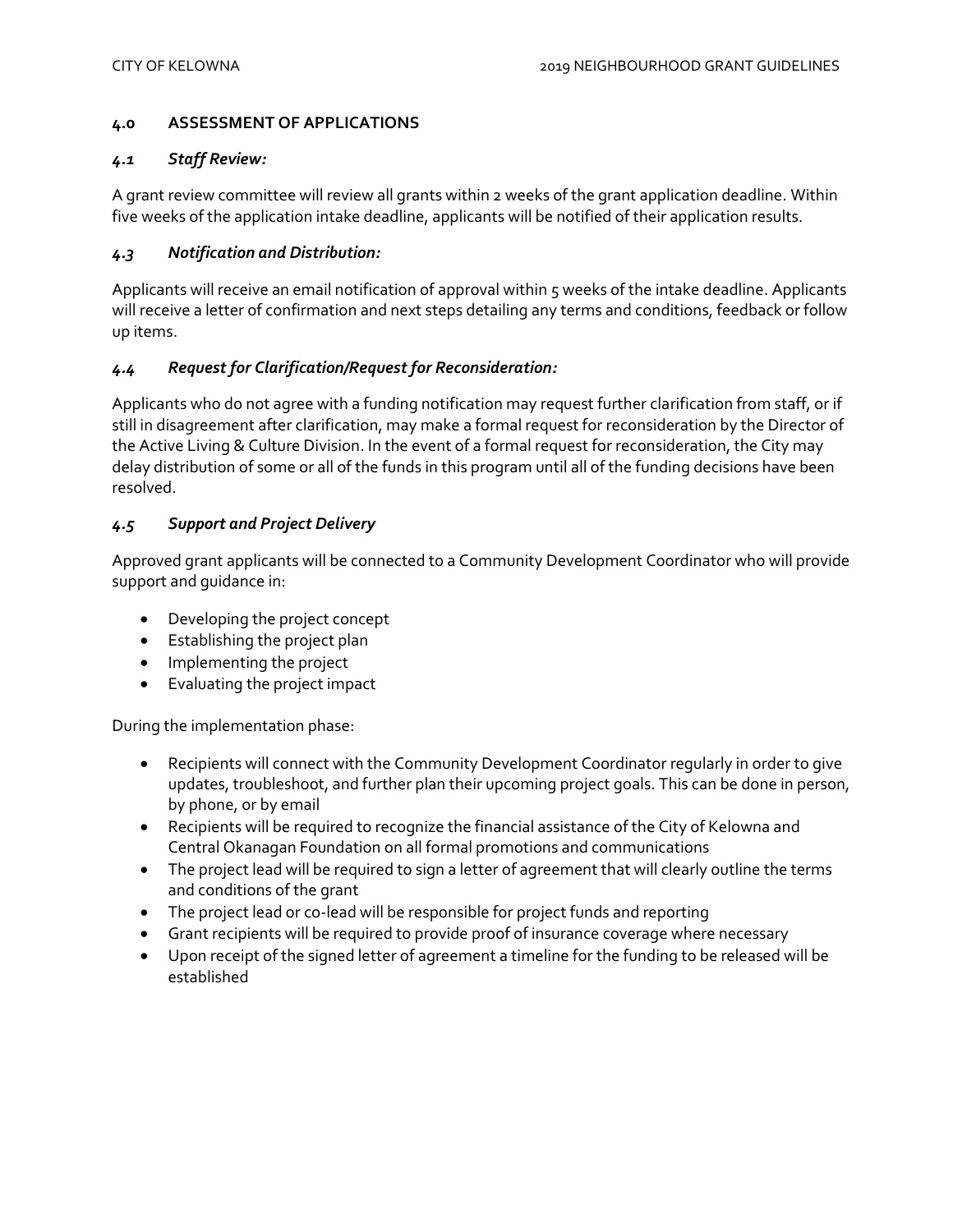# *4.6 Final Report:*

Successful applicants must provide a Final Report in a prescribed format to the Active Living & Culture Division. Receipt of a completed report is a pre-condition for future eligibility in any City of Kelowna grant program. Final Reports may also be considered part of assessment of any future applications by the organization.

Final Reports for 2019 Neighbourhood Grants must be submitted within 15 days of completion of the project, unless other arrangements are made with staff.

As the project concludes:

- Recipients will be required to complete and submit a short project evaluation form to provide details such as the project's impact on the neighbourhood
- As part of the final evaluation report, applicants are expected to provide a final budget
- Recipients will be required to provide a summary paragraph and a minimum of three photographs of the project, with signed photo release forms, to be published on the kelowna.ca/neighbourhoods website
- Any unused funds must be returned to the City of Kelowna
- At the one year anniversary of project completion:
	- o Recipients will be required to complete and submit a short follow-up project evaluation form to provide details such as neighbourhood usage, maintenance, challenges of the project, and neighbourhood impact.

#### **5.0 TIMELINE**

|                              | Summer                                  | Fall                 | Winter                   |  |
|------------------------------|-----------------------------------------|----------------------|--------------------------|--|
| <b>Secondary Application</b> | First Friday in March                   | First Friday in June | First Friday in November |  |
| Deadline                     |                                         |                      |                          |  |
| <b>Decisions Announced</b>   | First Friday in April                   | First Friday in July | First Friday in December |  |
| <b>Implementation Phase</b>  | May - September                         | August - December    | January - April          |  |
| <b>Project Completion By</b> | September 30                            | December 31          | April 30                 |  |
| Final Report Due             | Fifteen days after project is completed |                      |                          |  |

A typical timeline appears in the table below. The timeline is subject to change.

\* If deadline lands on a statutory holiday, the next business day will serve as the new deadline.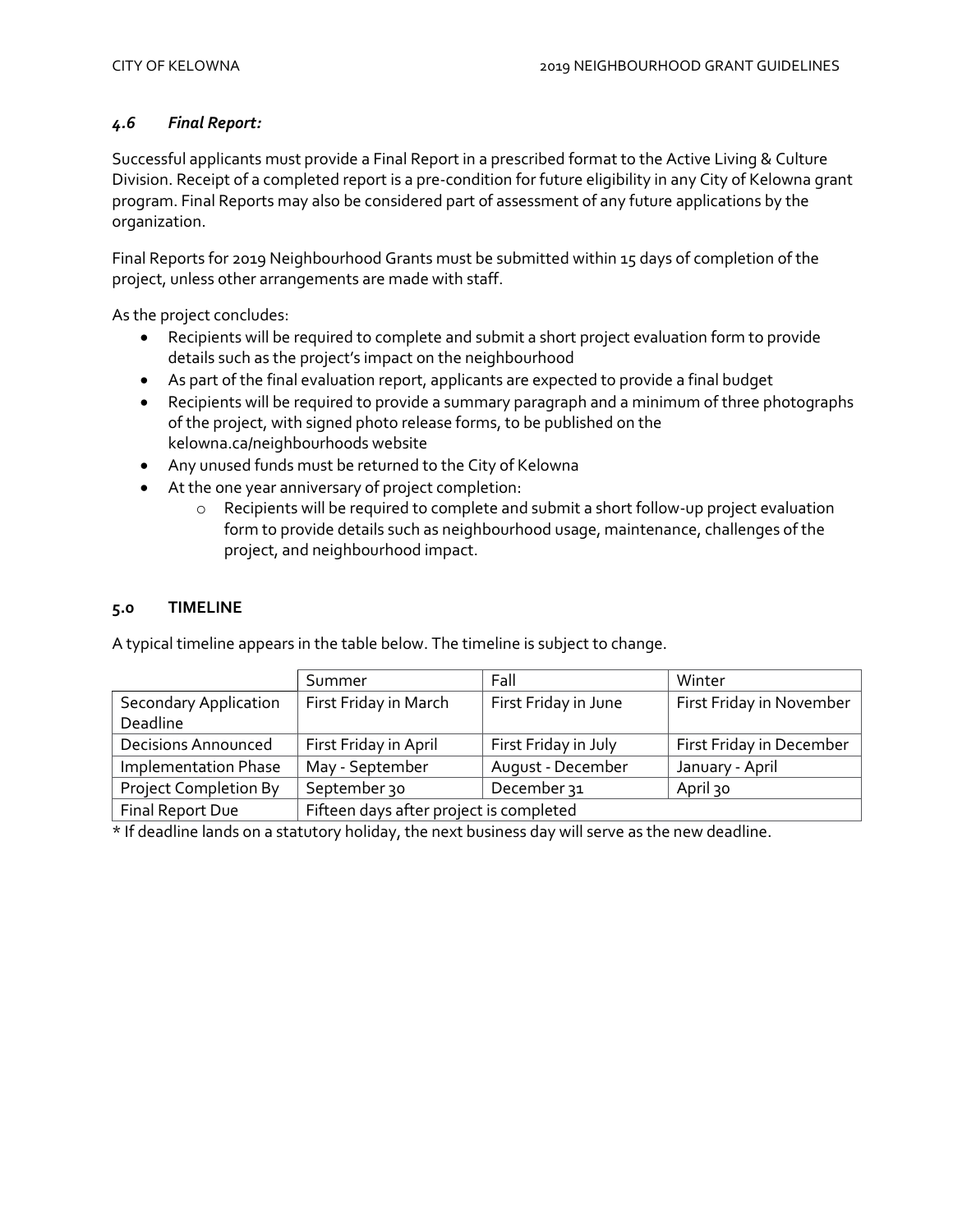# **6.0 CONDITIONS OF FUNDING**

The Neighbourhood Grant is a matching grant; the funding availability and requirements are as follows:

- **Maximum grant amount is \$1,500 per project/initiative**
- In total, the Central Okanagan Foundation contributes \$15,000 towards Neighbourhood Grants
	- $\circ$  The \$15,000 will be distributed over the three intake periods \$6,000 is available per intake for March and June while \$3,000 is available for the November intake.
	- o Any funds remaining from an intake will be carried over to the next intake
- Matching contribution can include cash, in-kind volunteer hours valued at current BC minimum wage rate, and/or donated materials and equipment
- Application budgets must accurately reflect the estimated costs of the project
- If all funds are not awarded during a grant cycle, applications received after the deadline which meet all other criteria will be considered on a 'first come, first serve' basis

The below conditions will apply to any resident receiving funding from this program:

- Grant funds must be applied to current expenses and must not be used to reduce or eliminate accumulated deficits or to retroactively fund activities
- The resident will make every effort to secure funding from other sources as indicated in their application
- The resident will maintain proper records and accounts of all revenues and expenditures relating to its activities and, upon the City's request, will make all records and accounts available for inspection by the City or its auditors
- If there are any changes in the resident's activities as presented in its application, the City must be notified in writing immediately and must provide approval for such changes
- In the event that the grant funds are not used for the resident's activities as described in the application, they are to be repaid to the City in full. If the activities are completed without requiring the full use of the City funds, the remaining City funds are also to be returned to the City
- Receipt of a grant does not guarantee funding in the future

# **7.0 CONFIDENTIALITY**

All documents submitted by applicants to the City become the property of the City. The City will make every effort to maintain the confidentiality of each application and the information contained therein except to the extent necessary to communicate information to staff and assessors for the purposes of evaluation, administration and analysis. General information about the project, including the funded amount and the organization being funded under the program may also be released. The City will not release any additional information to the public except as required under the Province of British Columbia *Freedom of Information and Protection of Privacy Act* or other legal disclosure process.